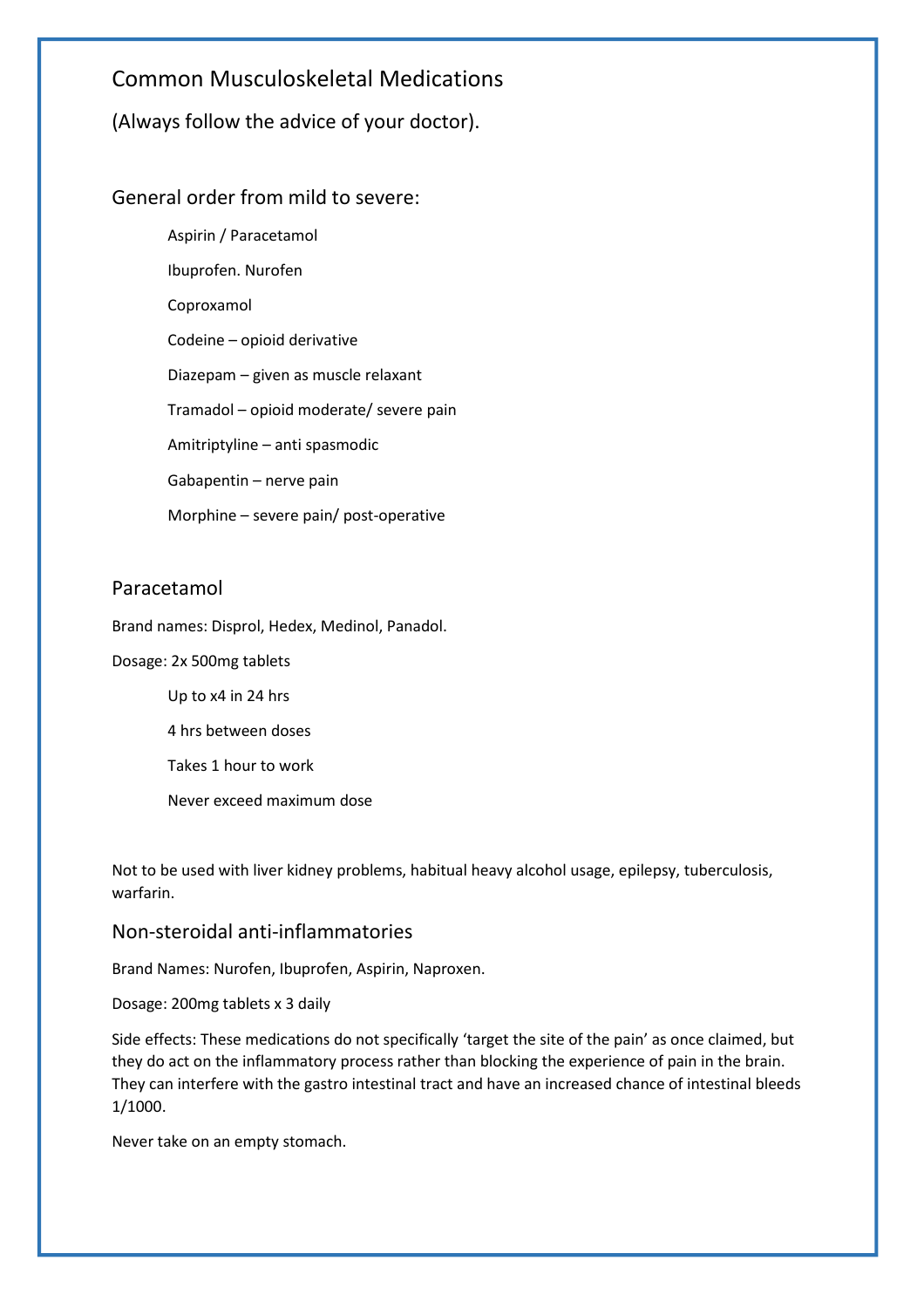### Cocodamol

(Paracetamol and codeine)

Dosage: 8 mg

15 mg

30mg

All contain 500 mg Paracetamol; 8/500, 15/500, 30/500.

Adults 2 Cocodamol tablets x 4 in 24 hrs, allow 4 hrs between doses for processing.

If the dosage is exceeded by more than two tablets – seek medical attention.

Side effects:

 Constipation Sleepiness Drowsiness Headache

### Tramadol

Used in severe pain where other painkillers have not worked. Prescription only.

Brand names: Zydol, Tramquel, Invodol, Marol.

Dosage: 400mg x1 in 24 hrs

Takes 1 hour to work

In capsule, droplet, or tablet form.

Side effects:

Headache

Vomiting

Constipation

Dry mouth

#### Sweating

As an opioid derivative Tramadol is addictive.